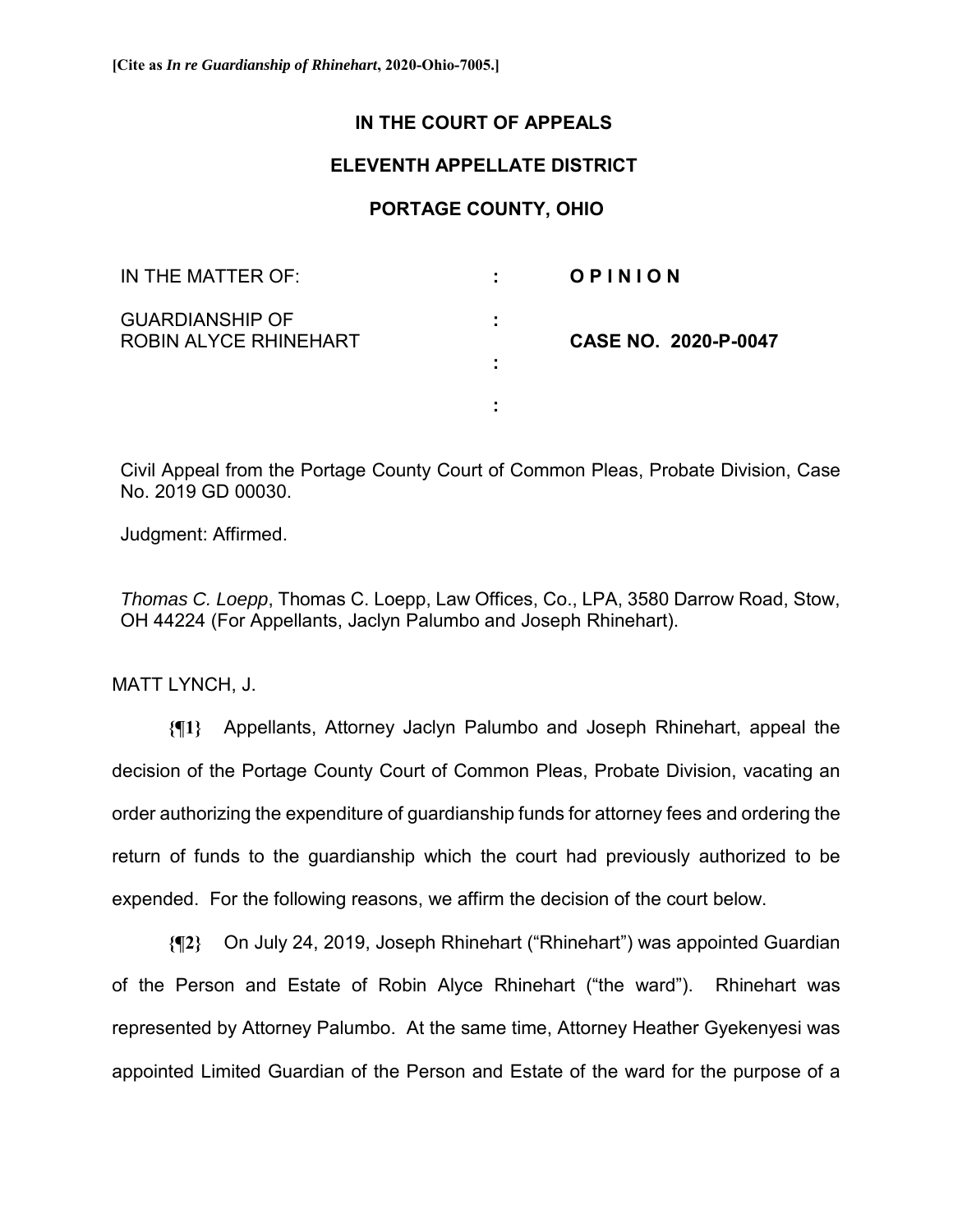divorce action pending between the ward and Edward L. Rhinehart, Jr. The ward was

represented in the divorce action by Attorney Amanda Lewis.

**{¶3}** On November 27, 2019, Rhinehart filed an Application for Authority to Expend Funds, seeking authority to make the following expenditures for the best interest of the ward:

> REIMBURSEMENTS: Legal fees for original guardian action - Reimbursement to Guardian Joseph Rhinehart \* \* \* - \$1,000.00 Bond fees for Guardian Joseph Rhinehart \* \* \* - \$310.00 Receipts of groceries and medication payable to caretaker Rachel Guido \* \* \* - \$431.85 Caretaker fees payable to Rachel Guido from August 1, 2019 to present \* \* \* - \$2,000.00 Lease agreement fees payable to Rachel Guido from August 1, 2019 to present \* \* \* - \$2,400.00 INVOICES: Invoice of Divorce Attorney Amanda Lewis, with a request for replenishment of retainer \* \* \* - \$3,624.00 Invoice of Guardian['s] Attorney Jaclyn Palumbo, with a request for replenishment of retainer \* \* \* - \$8,075.00 BUDGET OF WARD: Medication costs - \$174.66 (\$127.55 for scripts every 3 months & \$132.15 for monthly scripts \* \* \* Cost of clothes monthly - \$50.00/month Groceries - \$200.00/month Caretaker reimbursement monthly moving forward \* \* \* - \$500.00 per month Lease agreement monthly moving forward \* \* \* - \$600.00 per month Cost of respite/adult day services - \$86.00/day through Sarah Care in Stow; 8 days per month - Total would be \$688.00 per month

**{¶4}** On December 4, 2019, the probate court entered an Order Authorizing

Expenditure of Funds, stamped with the signature of Probate Judge Robert W. Berger.

**{¶5}** On December 17, 2019, Rhinehart filed a second Application for Authority

to Expend Funds, seeking the authority to expend the following funds for the best interest

of the ward: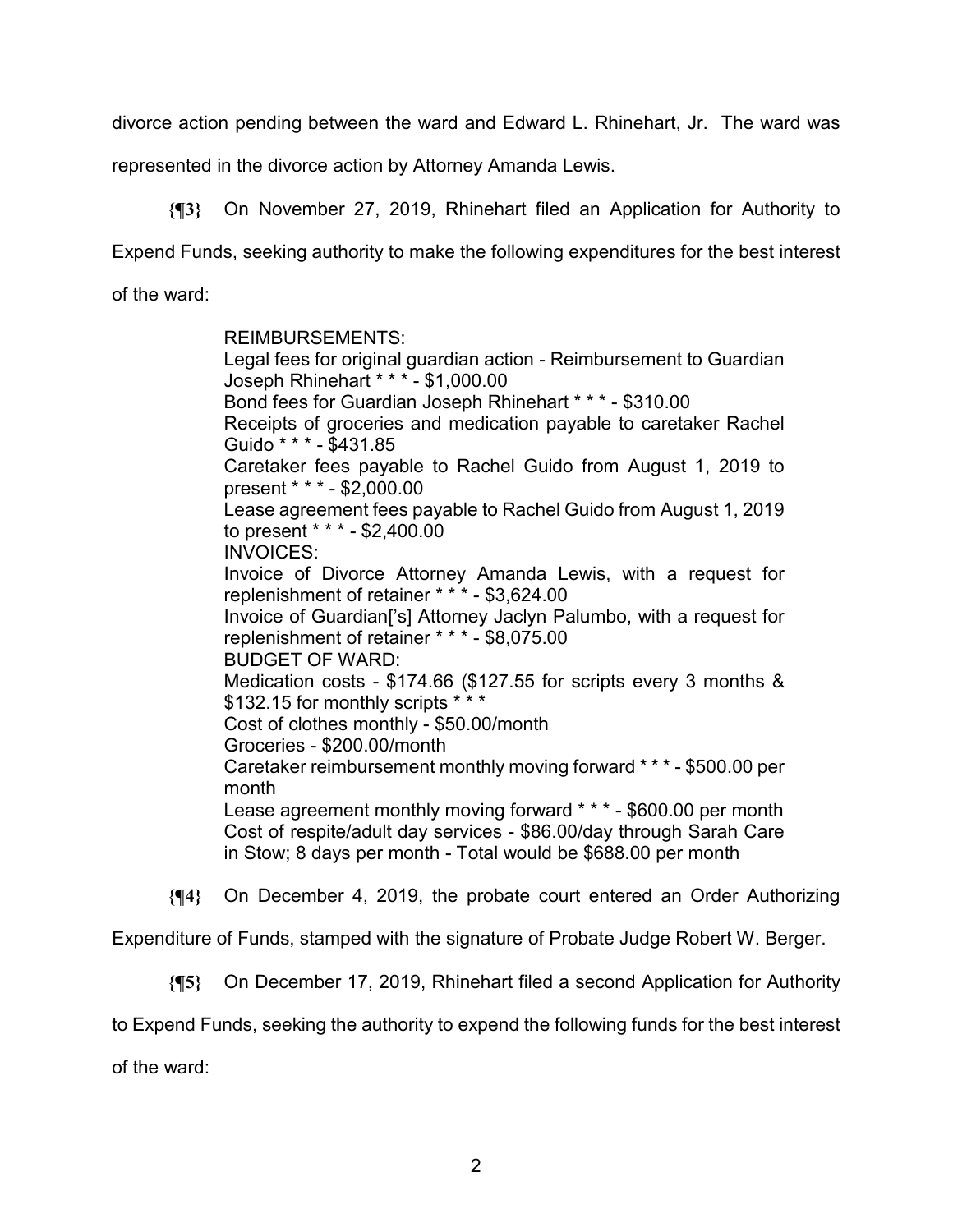REIMBURSEMENTS: \$341.50 - reimbursement to Caretaker Rachel Guido for purchasing new glasses for the Ward \* \* \* INVOICES: Invoice of Guardian's Attorney Jaclyn Palumbo, with a request for replenishment of retainer \* \* \* - \$4,286.01 BUDGET OF WARD: Allow the Guardian to reimburse the Ward's Caretaker, Rachel Guido, up to \$7,500.00 per year for medical expenses not covered by insurance (i.e. Co-pays, eyeglasses, etc.) Authority of Guardian to reimburse any attorneys involved in this matter with proof of an invoice (i.e., Attorney Jaclyn Palumbo, Attorney Amanda Lewis, Attorney Heather Gyekenyesi)

**{¶6}** On December 18, 2019, a Magistrate's Order was issued scheduling a

hearing on the Application for Authority to Expend Funds filed on "December 18, 2019"

(sic).

**{¶7}** On January 6, 2020, a hearing was held on the Application before a

magistrate of the probate court. The magistrate explained the court's position as follows:

This Court had an opportunity to review the application and also the history of this case, and I set it for a hearing because the Court has some concerns regarding how much money this has cost the Ward so far.

From my review it looks like the Court approved, and erroneously I might add, approved \$8,075 of attorney's fees for Attorney Palumbo. Also approved \$1,000 reimbursement to the applicant [Rhinehart] for attorney's fees so it appears that this Court has approved \$9,075 in attorney's fees for Attorney Palumbo.

**{¶8}** On January 8, 2020, a Magistrate's Decision was issued that ruled: "The

December 17, 2019, Application for Authority to Expend Funds \* \* \* to 'replenish the retainer' and to pay any future attorney fees for Attorney Palumbo is Denied. The remaining requests contained in the December 17, 2019, Application are granted." The magistrate noted that, on December 4, 2019, the probate court "authorized the expenditure of funds, which amounts to approximately \$36,506 annually (excluding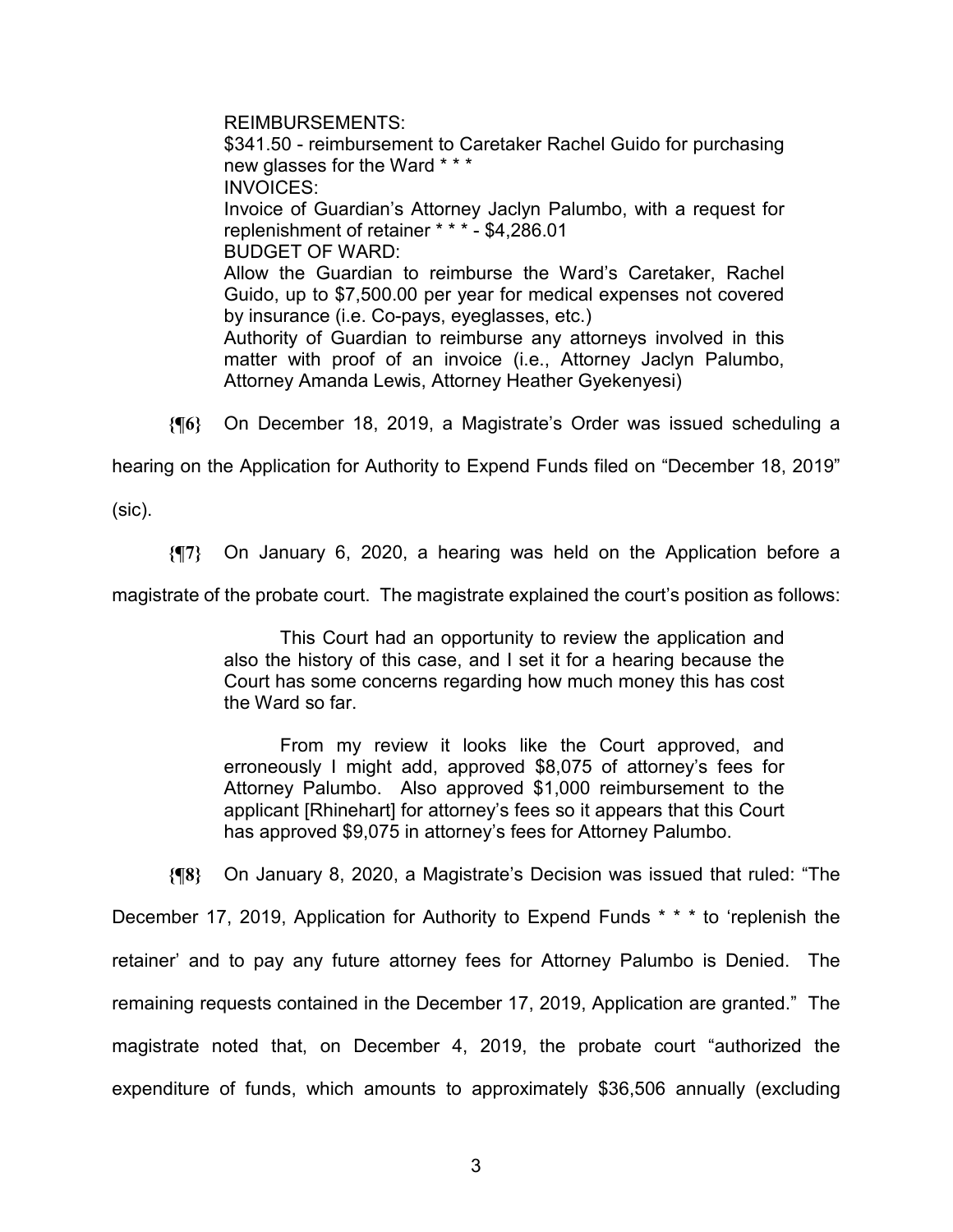Attorney Palumbo's fees)," while the "Ward's annual income is \$21,420." The magistrate also noted that the "Guardian appears to be in extensive contact with Attorney Palumbo" and that "this Guardianship has required a hands-on approach due to the needs and limited skills of the Guardian."

**{¶9}** On January 9, 2020, Attorney Palumbo filed a Motion to Withdraw as counsel for Rhinehart on the grounds that he "has been unable to pay Counsel's legal fees."

**{¶10}** On January 15, 2020, a Magistrate's Order was issued ordering Attorney Palumbo to "return the Eight Thousand Seventy-Five Dollars (\$8,075.00) previously received, to the Guardianship Account."

**{¶11}** On January 21, 2020, Attorney Palumbo filed an Objection to the Magistrate's Decision, and, on January 24, 2020, a Motion to Set Aside Magistrate's Order.

**{¶12}** On February 25, 2020, a hearing was held on the Objection and Motion to Set Aside.

**{¶13}** On April 21, 2020, the probate court issued its Journal Entry, overruling both the Objection and Motion to Set Aside and vacating the December 4, 2019 Order Authorizing Expenditure of Funds. The court explained:

> The past practice of the Portage County Probate Court was to have a Magistrate review and initial the Application. The Clerk then would stamp the Judge's name to the Order or the Judge would sign the Order to Expend Funds. In this case Judge Berger neither saw the Application nor Authorized the Expenditure of Funds. The purported authorization by Judge Berger is a nullity and should be held for naught.

> As such, the stamping of the Judge's signature without review is similar to ORC 2701.18 and the Court shall deem the entry of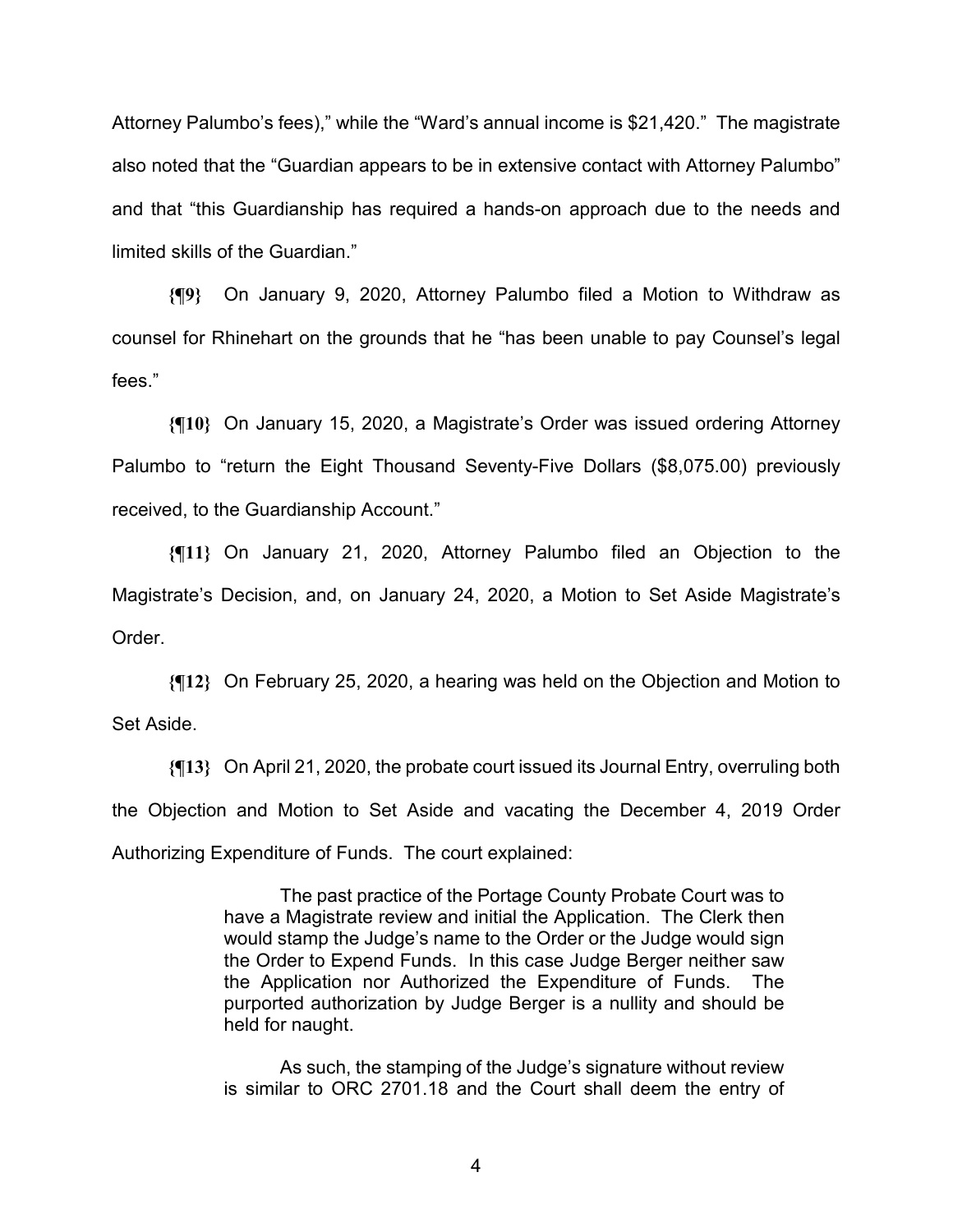November 27, 2019 [sic] as a clerical error and void.

The Guardian or attorney should be allowed to file a Motion or Application for attorney fees and a hearing shall be held on the matter.

**{¶14}** On May 18, 2020, Attorney Palumbo and Rhinehart filed a Notice of Appeal. On appeal, they raise the following assignments of error:

**{¶15}** "[1.] The trial court erred and abused its discretion in permitting a magistrate to review and, essentially, overrule a judge's decision."

**{¶16}** "[2.] The trial court erred and abused its discretion in vacating and holding for naught the November 27, 2019 Order [sic]."

**{¶17}** "[3.] Neither the Magistrate nor the Trial Court Judge entered a proper *nunc pro tunc* order."

**{¶18}** "[4.] The need for finality outweighs any desire to make corrections."

**{¶19}** All the assignments of error challenge the probate court's decision to vacate the December 4, 2019 Order Authorizing Expenditure of Funds and, therefore, will be considered jointly. Whether a judgment may be vacated as void or corrected as a clerical mistake is a question of law subject to plenary or de novo review. *Ostanek v. Ostanek*, 2020-Ohio-3930, 156 N.E.3d 932, ¶ 36 (11th Dist.) ("[w]hether a judgment is void is a question of law this court reviews de novo"); *Monroe v. Forum Health*, 11th Dist. Trumbull No. 2012-T-0026, 2012-Ohio-6133, ¶ 25 ("in applying civil rules, including Civ.R. 60(A), this application 'is a question of law, which we review de novo'") (citation omitted). The decision to correct a clerical mistake, however, is within the discretion of the trial court. *State ex rel. Litty v. Leskovyansky*, 77 Ohio St.3d 97, 100, 671 N.E.2d 236 (1996).

**{¶20}** It is generally recognized that "[t]he authority to vacate a void judgment \* \*

 $5<sup>th</sup>$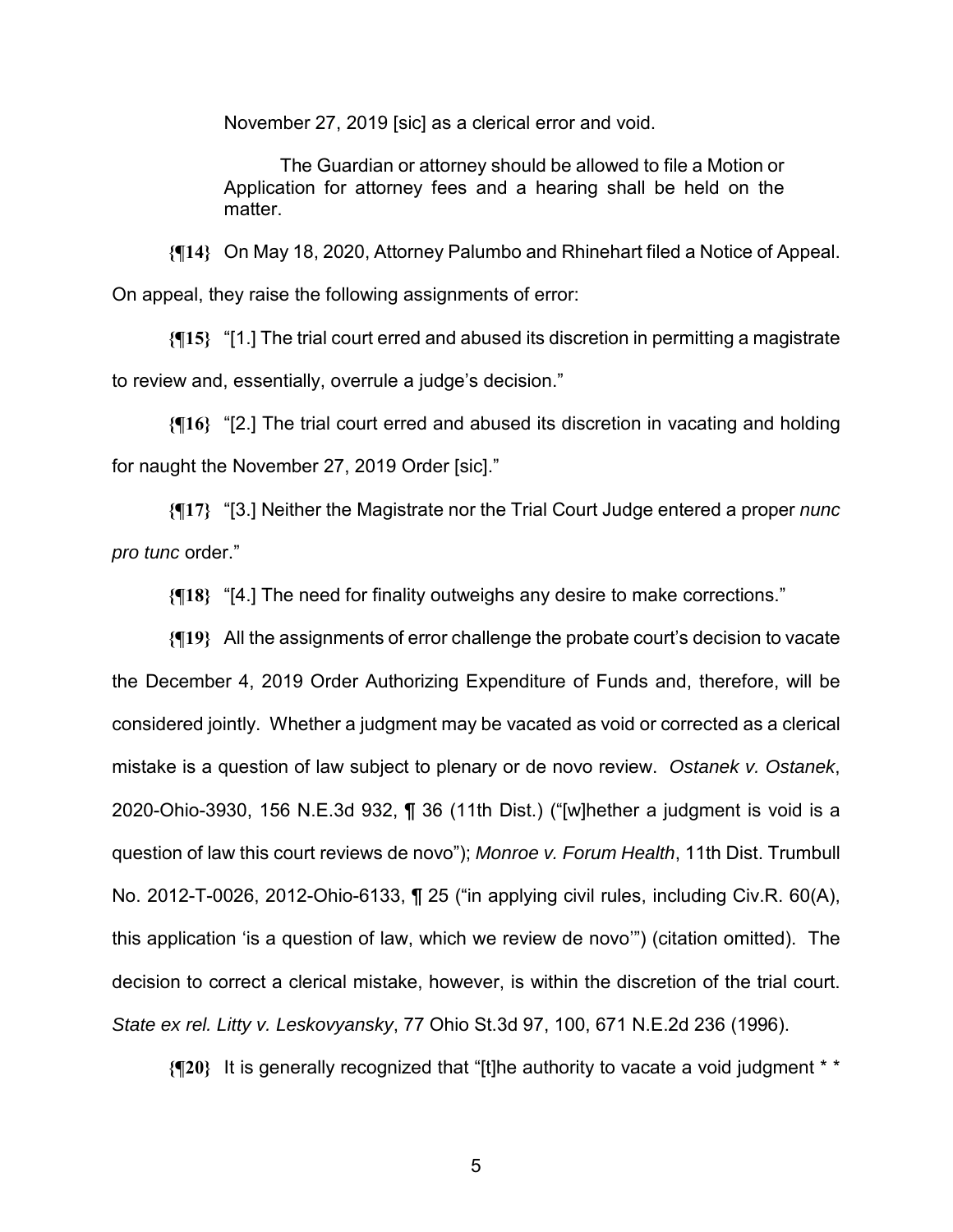\* constitutes an inherent power possessed by Ohio courts." *Patton v. Diemer*, 35 Ohio St.3d 68, 518 N.E.2d 941 (1988), paragraph four of the syllabus; *Baldesari v. Baldesari*, 6th Dist. Lucas No. L-10-1199, 2011-Ohio-2957, ¶ 65 ("[t]he inherent power of a court to vacate its own judgment is limited to orders that are void"). "[A] void judgment is one entered by a court lacking subject-matter jurisdiction over the case or personal jurisdiction over the parties." *State v. Hudson*, \_\_ Ohio St.3d \_\_, 2020-Ohio-3849, \_\_ N.E.3d \_\_, ¶ 11. In no way does the December 4, 2019 Order accord with this traditional understanding of what constitutes a void judgment. *Miller v. Nelson-Miller*, 132 Ohio St.3d 381, 2012-Ohio-2845, 972 N.E.2d 568, ¶ 17 ("the lack of a valid signature is an irregularity that has no bearing on the subject-matter jurisdiction of the trial court and renders the judgment voidable rather than void"); *Brewer v. Gansheimer*, 11th Dist. Ashtabula No. 2001-A-0045, 2001 WL 1182934, \* 2 ("courts which have considered this specific issue have rejected the conclusion that this type of defect has the effect of rendering a judgment void," rather "the lack of a signature is an irregularity or defect which has no effect upon the jurisdiction of the trial court").

**{¶21}** It is also generally recognized that "a trial court lacks authority to vacate or modify a final judgment, sua sponte, without a written motion under Civ.R. 60(B) seeking relief from judgment." *InFrasys, Inc. v. Bros. Pavement Prods., Corp.*, 2020-Ohio-1157, 152 N.E.3d 1274, ¶ 22 (6th Dist.); *State v. Jones*, 2018-Ohio-954, 108 N.E.3d 737, ¶ 18 (8th Dist.) ("a trial court has no authority to sua sponte vacate or modify its final orders"). The December 4, 2019 Order constitutes a final order, pursuant to R.C. 2505.02(B)(2) inasmuch as it affects a substantial right made in a special proceeding. *In re Emergency Guardianship of Stevenson*, 9th Dist. Medina No. 04CA0036-M, 2005-Ohio-997, ¶ 8 ("[a]

 $\sim$  6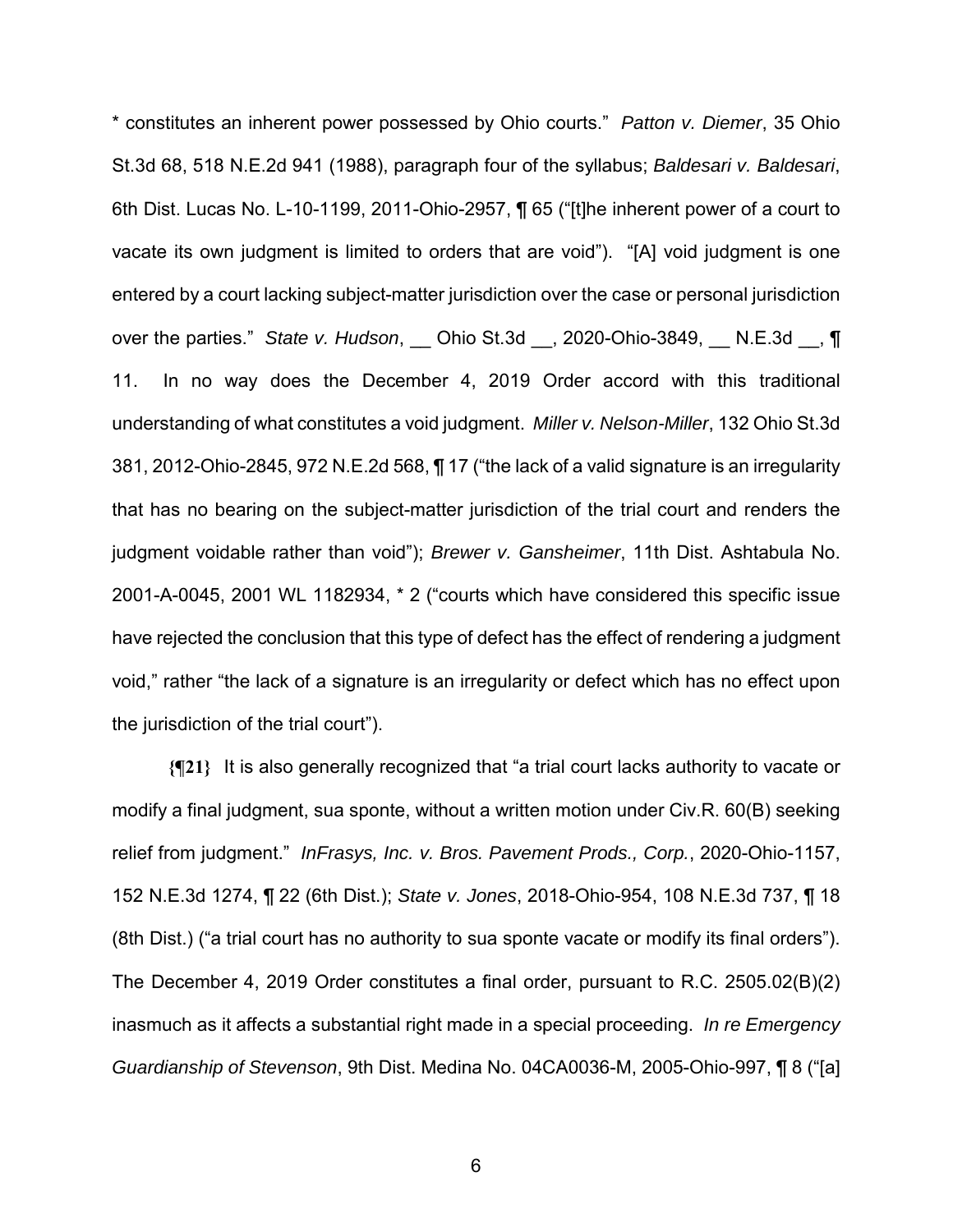judicially appointed guardianship is a special proceeding"); *In re Guardianship of Jadwisiak*, 64 Ohio St.3d 176, 183-184, 593 N.E.2d 1379 (1992) (an order that affects an attorney's "right to compensation" affects a substantial right); *see, e.g., In re Guardianship of Derakhshan*, 110 Ohio App.3d 190, 192, 673 N.E.2d 954 (11th Dist.1996) (appeal "from a judgment \* \* \* which overruled appellant's application for authority to expend funds from a guardianship estate"); *Estate of Pledgure by Pledgure v. Stucki*, 5th Dist. Stark No. CA-8493, 1991 WL 207897, \*1 ("appeal from a judgment \* \* \* that authorized the expenditure of funds from the estate of \* \* \* an incompetent person, for payment of attorney fees").

**{¶22}** Civil Rule 60(A) provides: "Clerical mistakes in judgments, orders or other parts of the record and errors therein arising from oversight or omission may be corrected by the court at any time on its own initiative or on the motion of any party and after such notice, if any, as the court orders." "As construed by the Supreme Court of Ohio, 'Civ.R. 60(A) permits a trial court, in its discretion, to correct clerical mistakes which are apparent on the record, but does not authorize a trial court to make substantive changes in judgments.'" *Bloom v. Bloom*, 11th Dist. Trumbull Nos. 2019-T-0078 and 2019-T-0080, 2020-Ohio-4107, ¶ 35, citing *Litty*, 77 Ohio St.3d at 100, 671 N.E.2d 236. "This court has stated that '[t]he basic distinction between clerical mistakes that can be corrected under Civ.R. 60(A) and substantive mistakes that cannot be corrected is that the former consists of "blunders in execution" whereas the latter consists of instances where the court changes its mind, either because it made a legal or factual mistake in making its original determination, or because on second thought, it has decided to exercise its discretion in a different manner.'" (Citation omitted.) *Id.* at ¶ 36.

7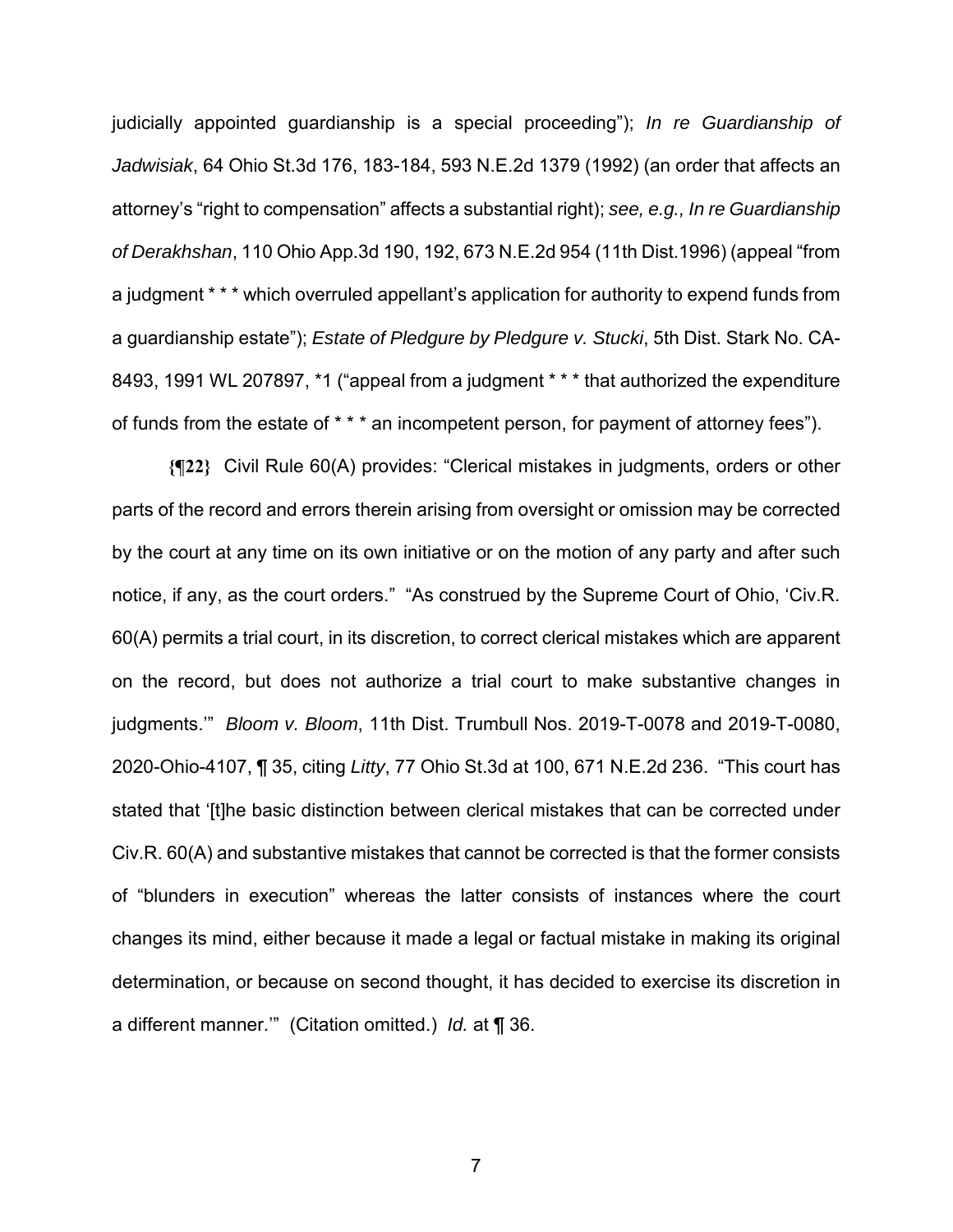**{¶23}** The situation involving the December 4, 2019 Order is unique in that the purported error was not in the Order but in the fact that the Order was issued at all – the blunder was not in the execution but was the execution. The probate court's explanation that the Order was stamped "erroneously," i.e., without due consideration, suggests the sort of error "mechanical in nature \* \* \* which does not involve a legal decision or judgment" the Supreme Court found subject to correction in *Litty*. In the language of the *Bloom* decision, the vacation of the December 4 Order reflects the court's actual intention rather than a reconsideration of its decision. *Bloom* at ¶ 37.

**{¶24}** Likewise, the existing case law treats such errors as the sort of errors that may be corrected under Civil Rule 60(A). For example, in *Kuczak v. Binkley*, 2d Montgomery No. 22732, 2008-Ohio-6043, the trial court "inadvertently" granted a party's motion for relief from judgment and subsequently vacated its ruling granting relief:

> In its February 28, 2008 order, the trial court stated that it had "inadvertently granted Defendant's Motion to Vacate Judgment." As a result, the trial court vacated its February 27, 2008 entry sustaining Binkley's Civ.R. 60(B) motion and set the motion for a hearing. Upon review, we construe the trial court's February 28, 2008 order as one correcting a clerical mistake under Civ.R. 60(A). Accordingly, the trial court acted within its discretion in vacating its prior granting of relief from the default judgment.

*Id.* at ¶ 8.

**{¶25}** Similarly, in *McDonald v. Tucker*, 2d Dist. Montgomery No. 17107, 1999 WL 959209, the trial court "inadvertently" entered judgment in favor of one party and subsequently entered a corrected entry finding in favor of the other party:

> If the trial court's November 24, 1997 decision and entry, in favor of Tucker, was entered as a result of clerical error, it was entitled to enter the judgment it originally intended to enter, in favor of McDonald, on its own initiative and without notice to Tucker.